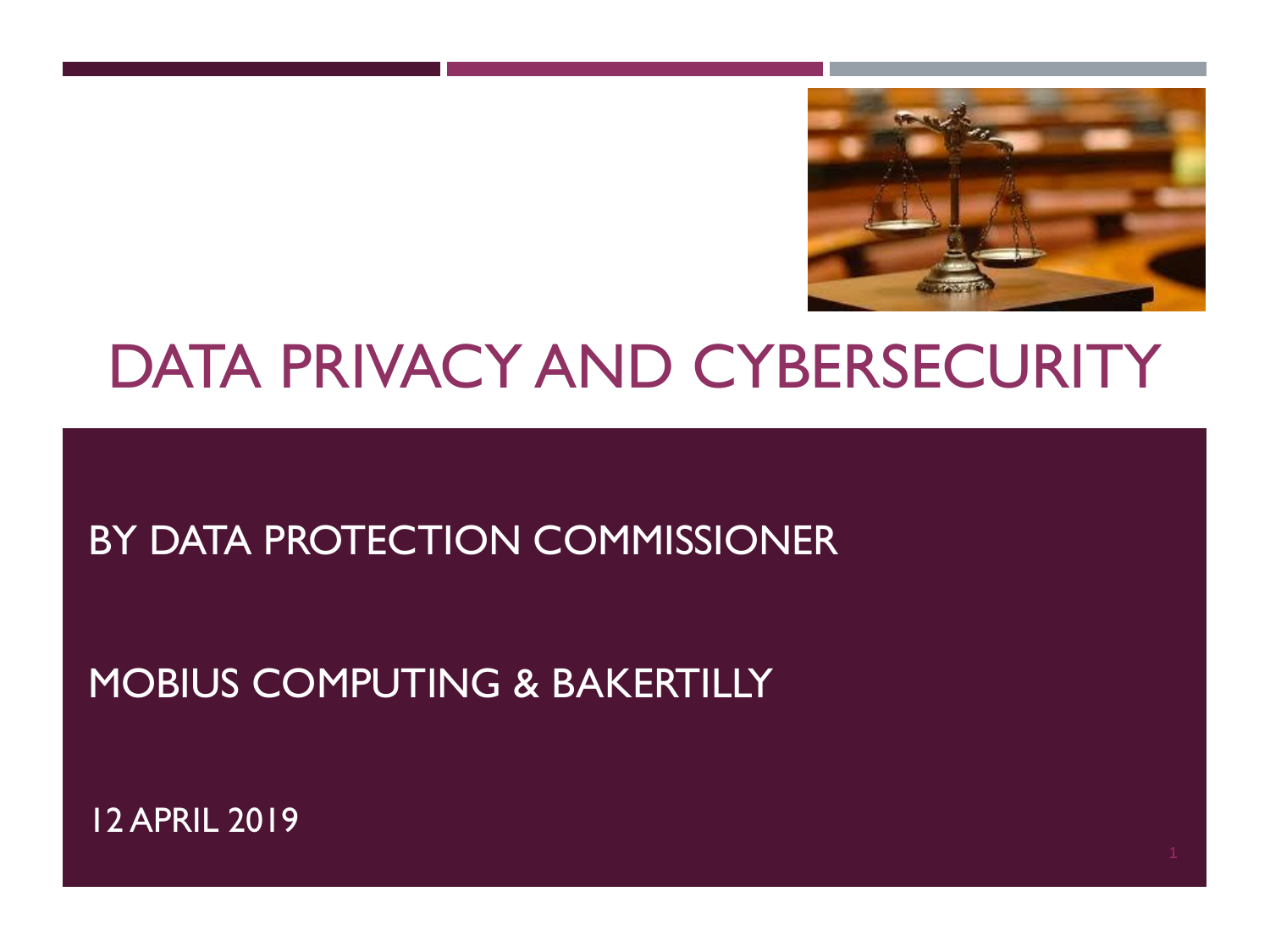#### AGENDA

**THE DATA PROTECTION ACT 2017**

**AIMS OF THE DPA**

**THE DATA PROTECTION OFFICE**

**FUNCTIONS OF DPO**

**DPA & GDPR**

**BIG DATA**

**BIG DATA AND DATA PROTECTION CONCERNS**

**ARTIFICIAL INTELLIGENCE**

**AI AND DATA PROTECTION CONCERNS**

**AI RECOMMENDATIONS**

**BLOCKCHAIN**

**BLOCKCHAIN AND DATA PROTECTION CONCERNS**

**CYBERSECURITY**

**OVERLOOKED AREAS**

**STEPS TO A GOOD DATA PROTECTION OR CYBERSECURITY PROGRAM**

**CONCLUSION**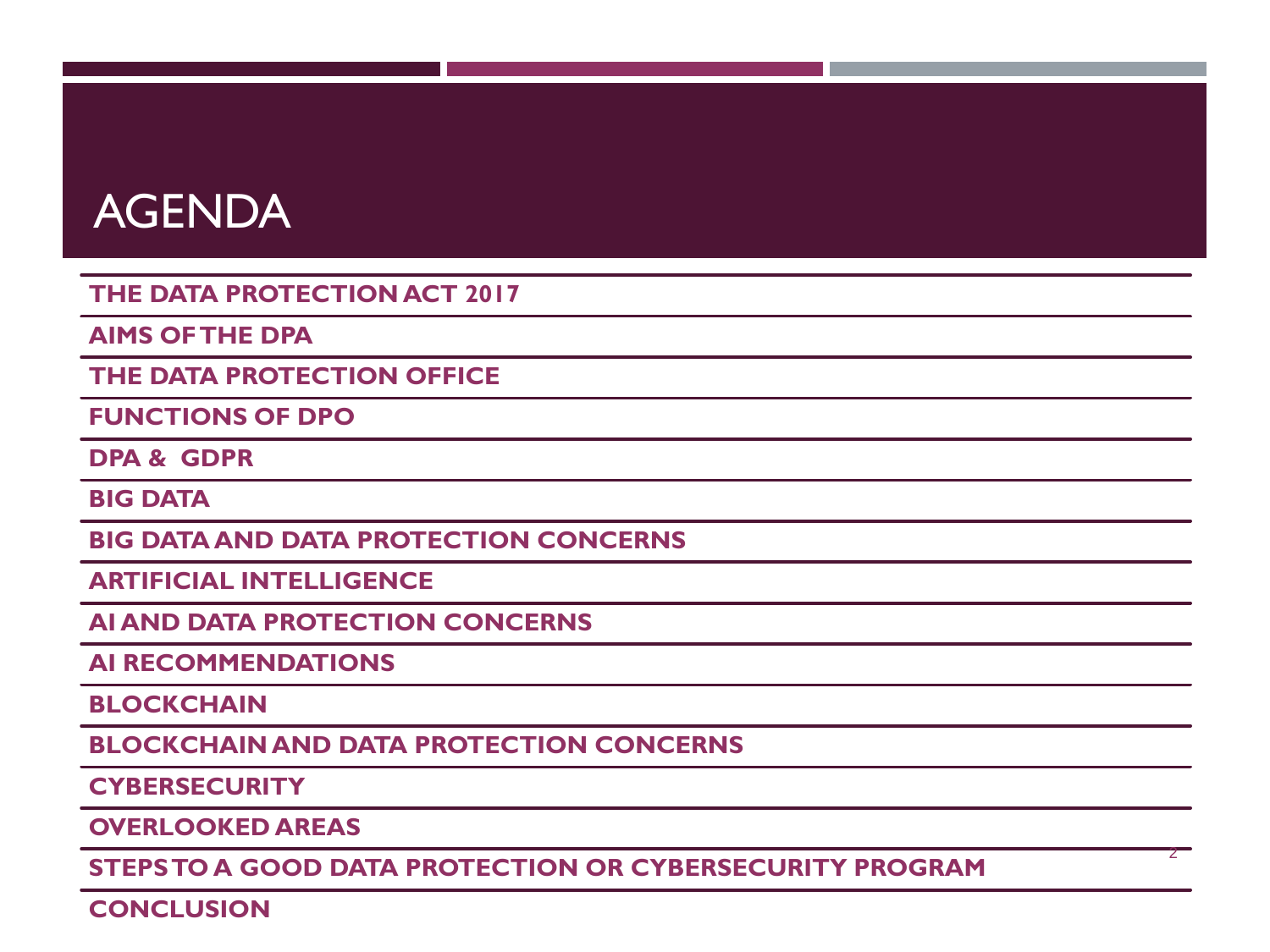#### THE DATA PROTECTION ACT 2017 (DPA)

Replaces the Data Protection Act 2004.

Passed on 8<sup>th</sup> December 2017 at the National Assembly and presidentially assented on 23rd December 2017

Came into force on 15 January 2018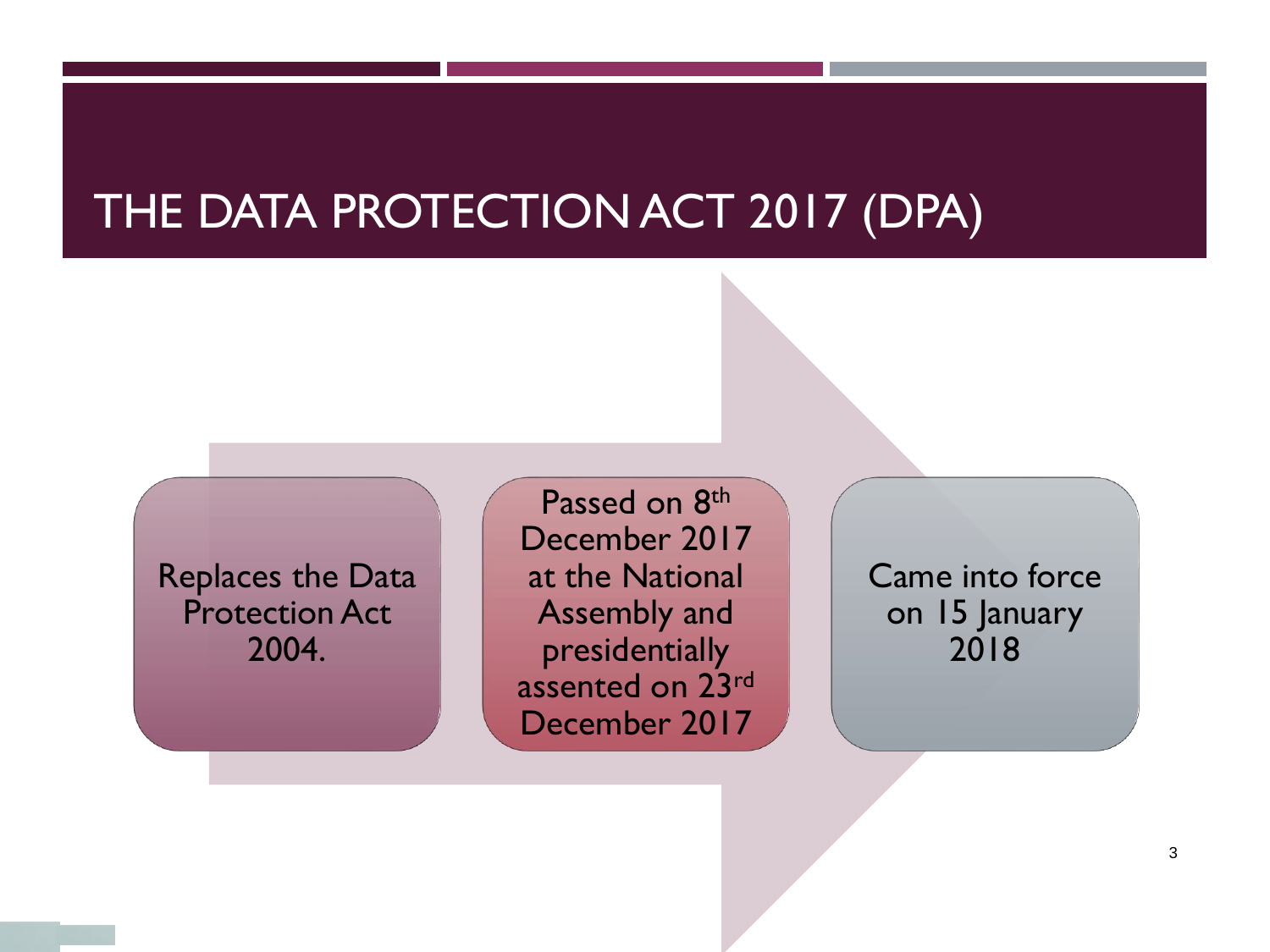### AIMS OF THE DPA

To strengthen the control and personal autonomy of data subjects (individuals) over their personal data

In line with the European Union's General Data Protection Regulation (GDPR)

To simplify the regulatory environment for business in our digital economy.

To promote the safe transfer of personal data to and from foreign  $_4$ jurisdictions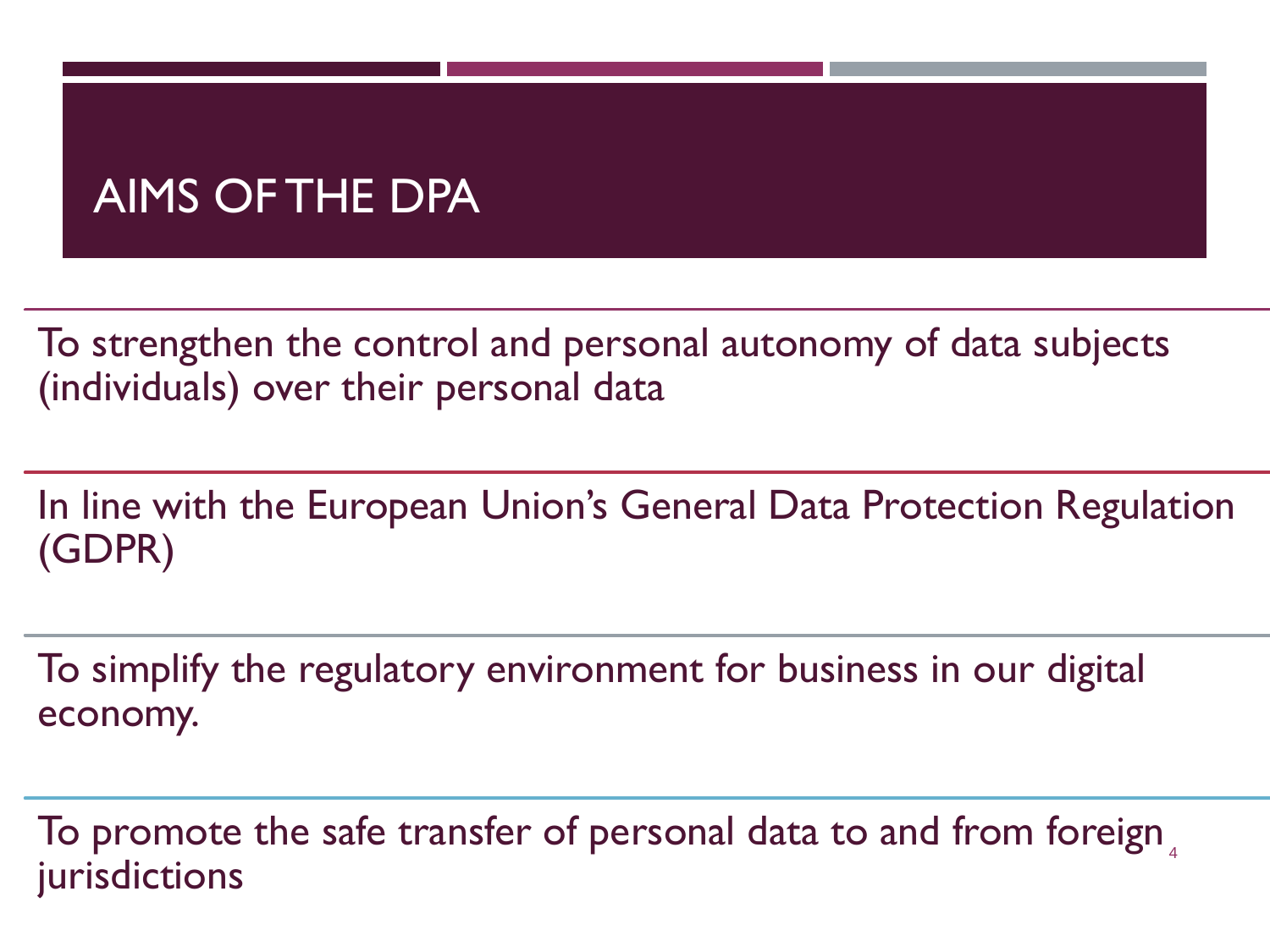# THE DATA PROTECTION OFFICE (DPO)

**Public office which acts with complete independence and impartiality**

**Not subject to the control or direction of any other person or authority in the discharge of its functions**

**Head of the Office is the Data Protection Commissioner**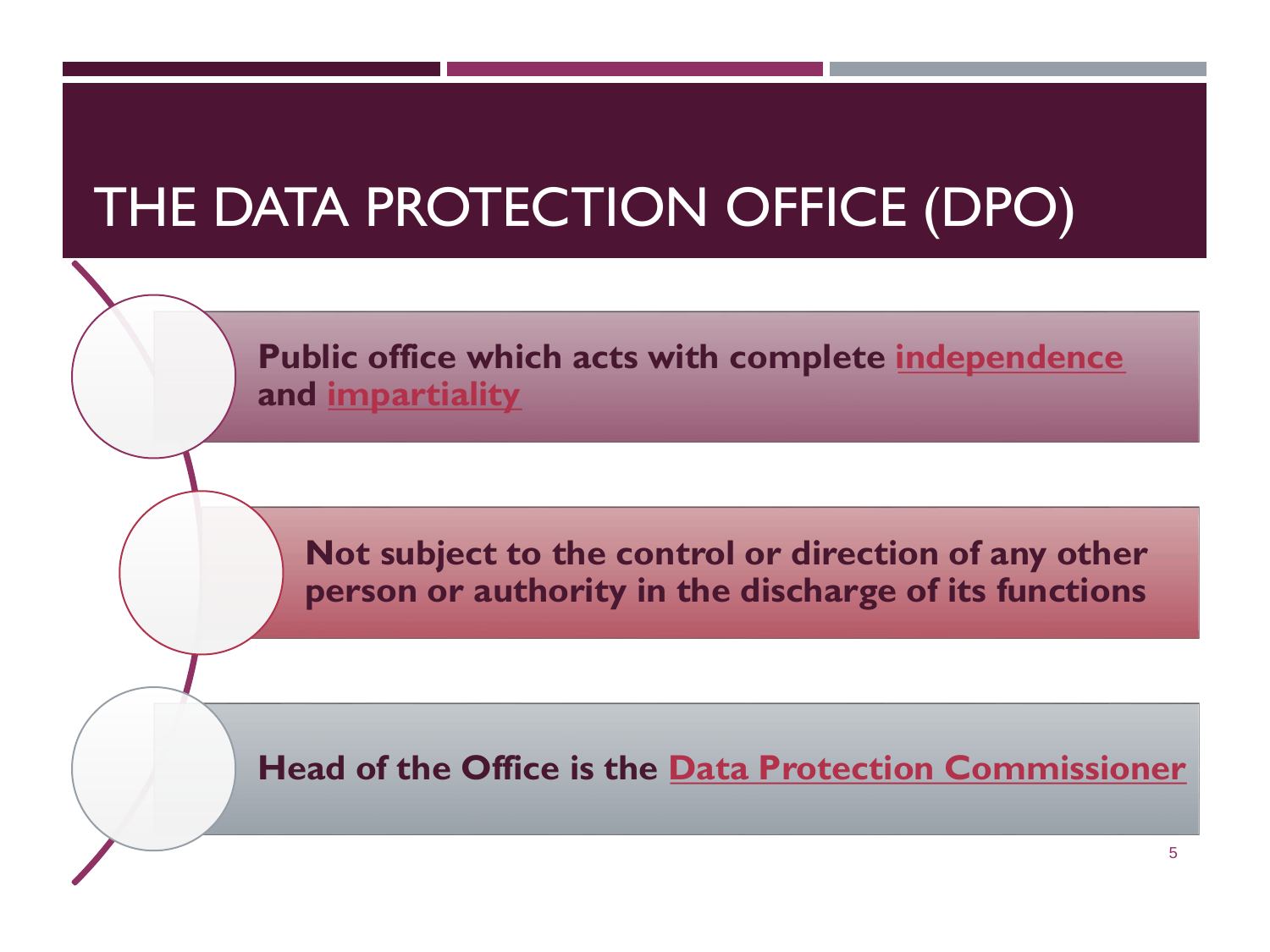# FUNCTIONS OF DPO

|      | • ENSURE COMPLIANCE WITH DPA 2017 AND REGULATIONS                |
|------|------------------------------------------------------------------|
| M    | • REGISTRATION OF CONTROLLERS AND PROCESSORS                     |
| Ш    | • INVESTIGATION OF COMPLAINTS                                    |
| IV   | <b>• SENSITISATION/ TRAINING</b>                                 |
| V    | • EXERCISE CONTROL ON ALL DATA PROTECTION ISSUES                 |
| VI   | • CONDUCT DATA PROTECTION COMPLIANCE AUDITS                      |
| VII  | <b>COOPERATE WITH SUPERVISORY AUTHORITIES OF OTHER COUNTRIES</b> |
| VIII | • RESEARCH ON DATA PROTECTION                                    |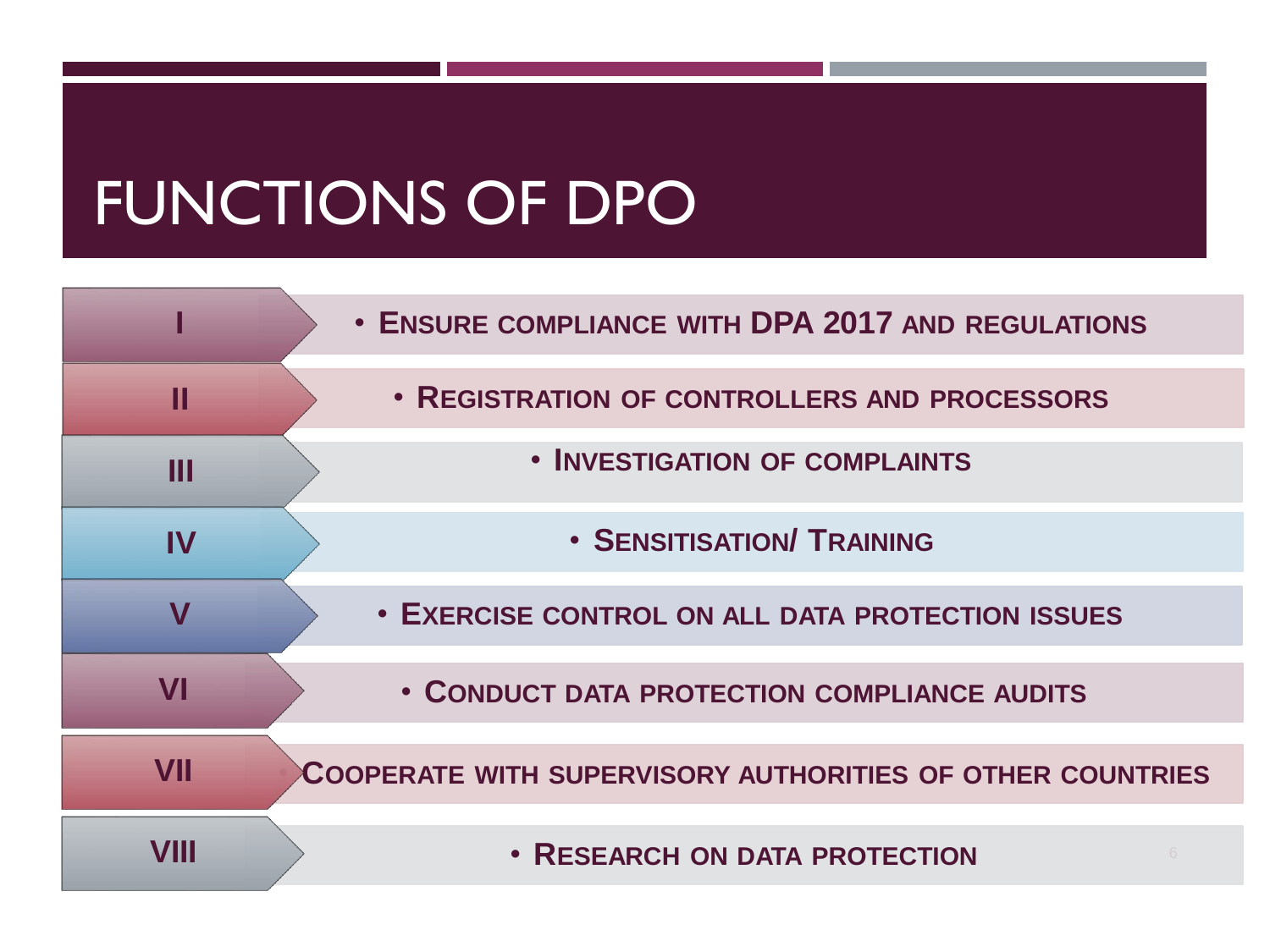# DPA & GPDR

#### DPA has been adapted from the GDPR for the Mauritian context



Similarities between the articles of GDPR and sections of the DPA



**Contract Contract Contract Contract**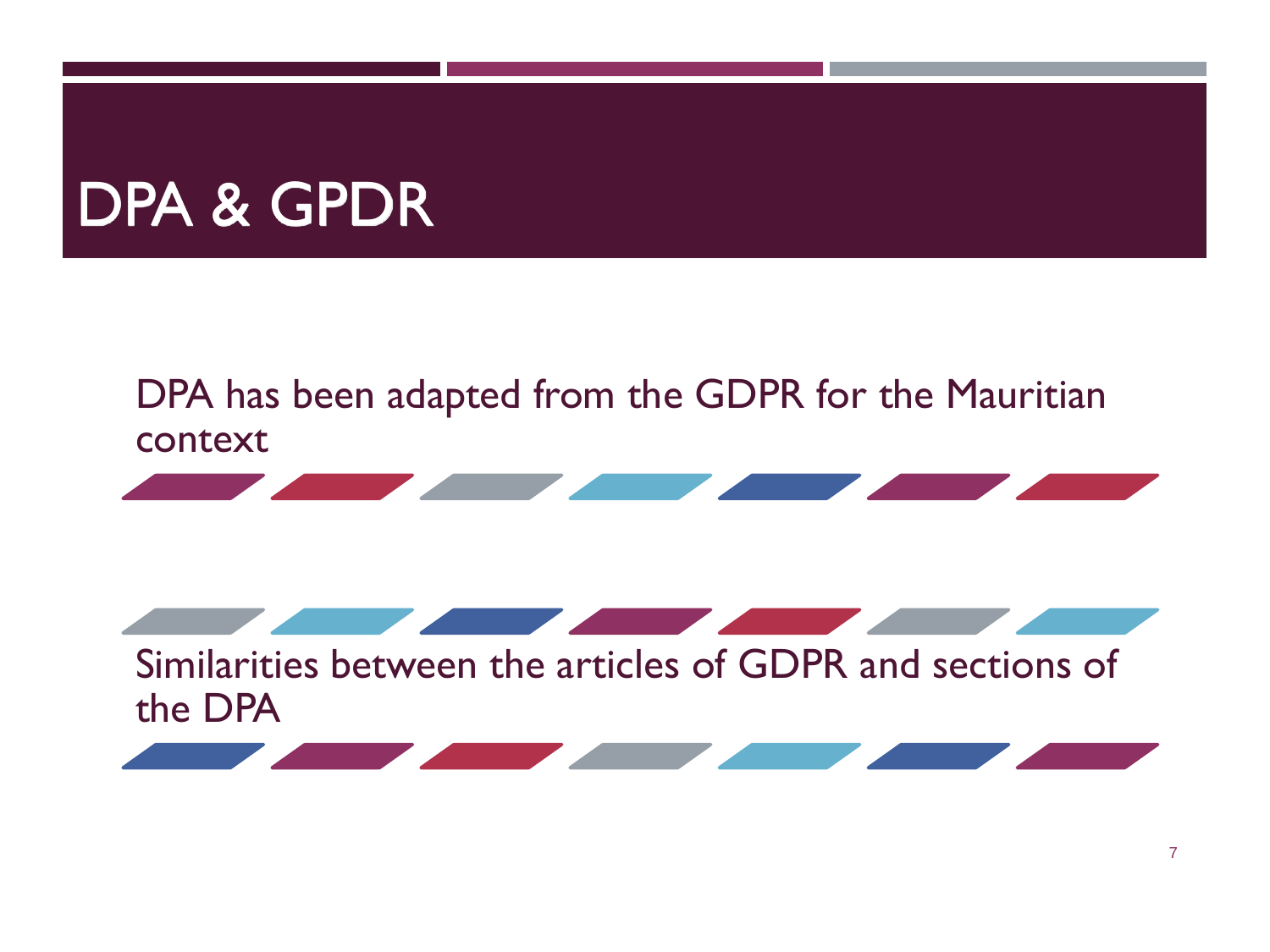#### BIG DATA

**Big data feeds AI. AI algorithms need big data to fulfil their purpose. Big Data and AI are very much interrelated.** 

**Increasing internet, mobile and social media fuel an explosion in digital data volumes.**

**Availability of data at this scale provides the raw material for AI.**

8 *concepts can be called 'big data analytics". [\(Paragraph](https://uk.practicallaw.thomsonreuters.com/3-606-4065?originationContext=document&transitionType=DocumentItem&contextData=(sc.Default)&comp=pluk) 11 of ICO: Big data and data "In summary, big data can be thought of as an asset that is difficult to exploit. AI can be seen as a key to unlocking the value of big data; and machine learning is one of the technical mechanisms that underpins and facilitates AI. The combination of all three protection 2017.)*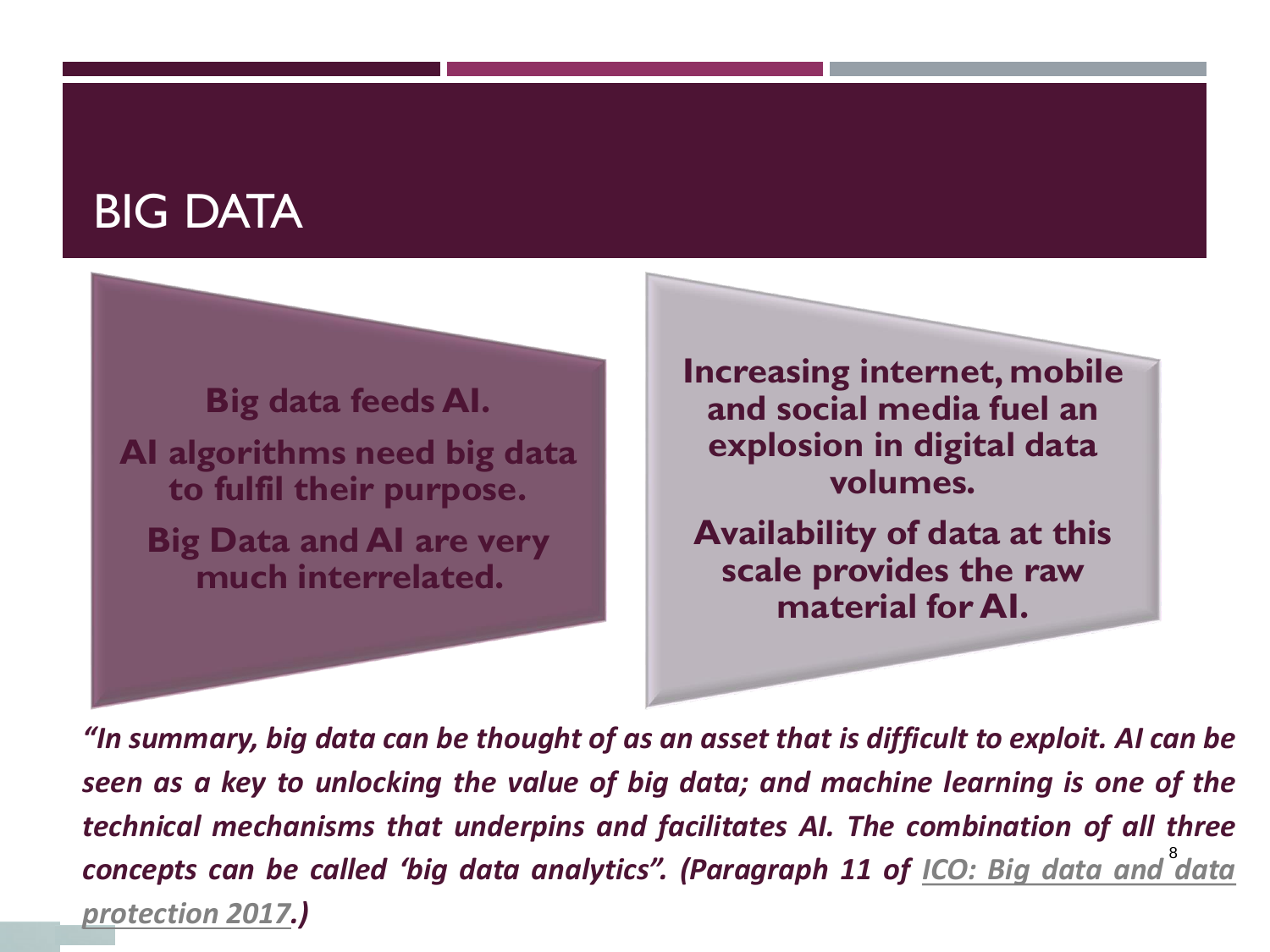## BIG DATA ANALYTICS AND DATA PROTECTION **CONCERNS**

Use of complex algorithms and involves a "discovery" phase to find relevant correlations, which can be a form of machine learning.

Limited transparency on how algorithms work. "Black box" effect makes it very difficult to understand the reasons for decisions made by the algorithms.

Tendency to collect "all the data" as it is more easily available rather than limiting the analytics to random samples or statistically representative samples.

Often data is re-used for a different purpose for which it was originally collected, because it is obtained from third parties.

Involves data from Internet of Things (IoT) and "observed" data that has been generated automatically and new "derived" or "inferred" data produced by the algorithms is used further in the analytics.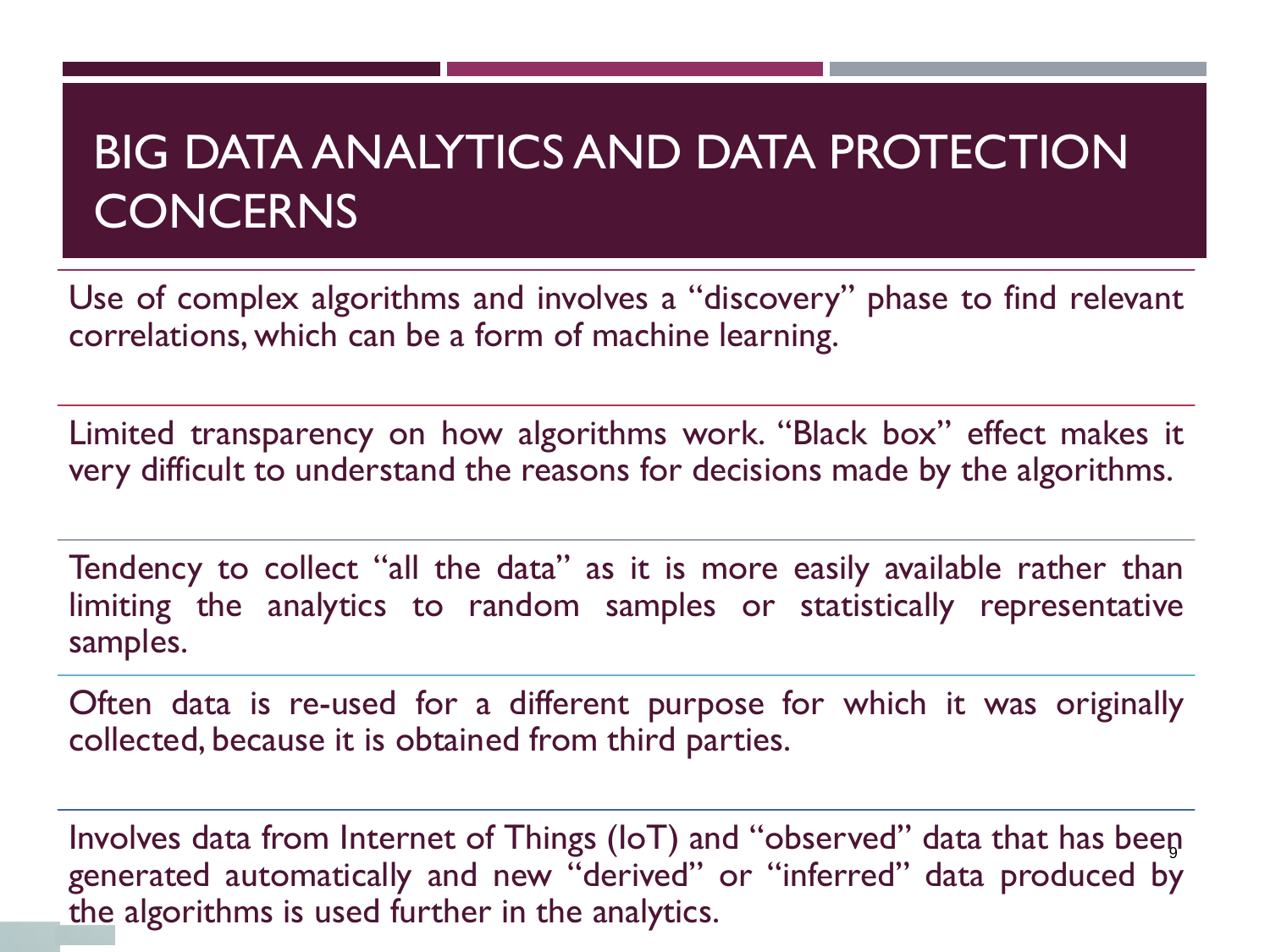#### ARTIFICIAL INTELLIGENCE (AI)

**AI is the ability of a computer to perform tasks commonly associated with human beings**

**AI can cope with, and to a large extent is predicated on, the analysis of big data in its varying shapes, sizes and forms**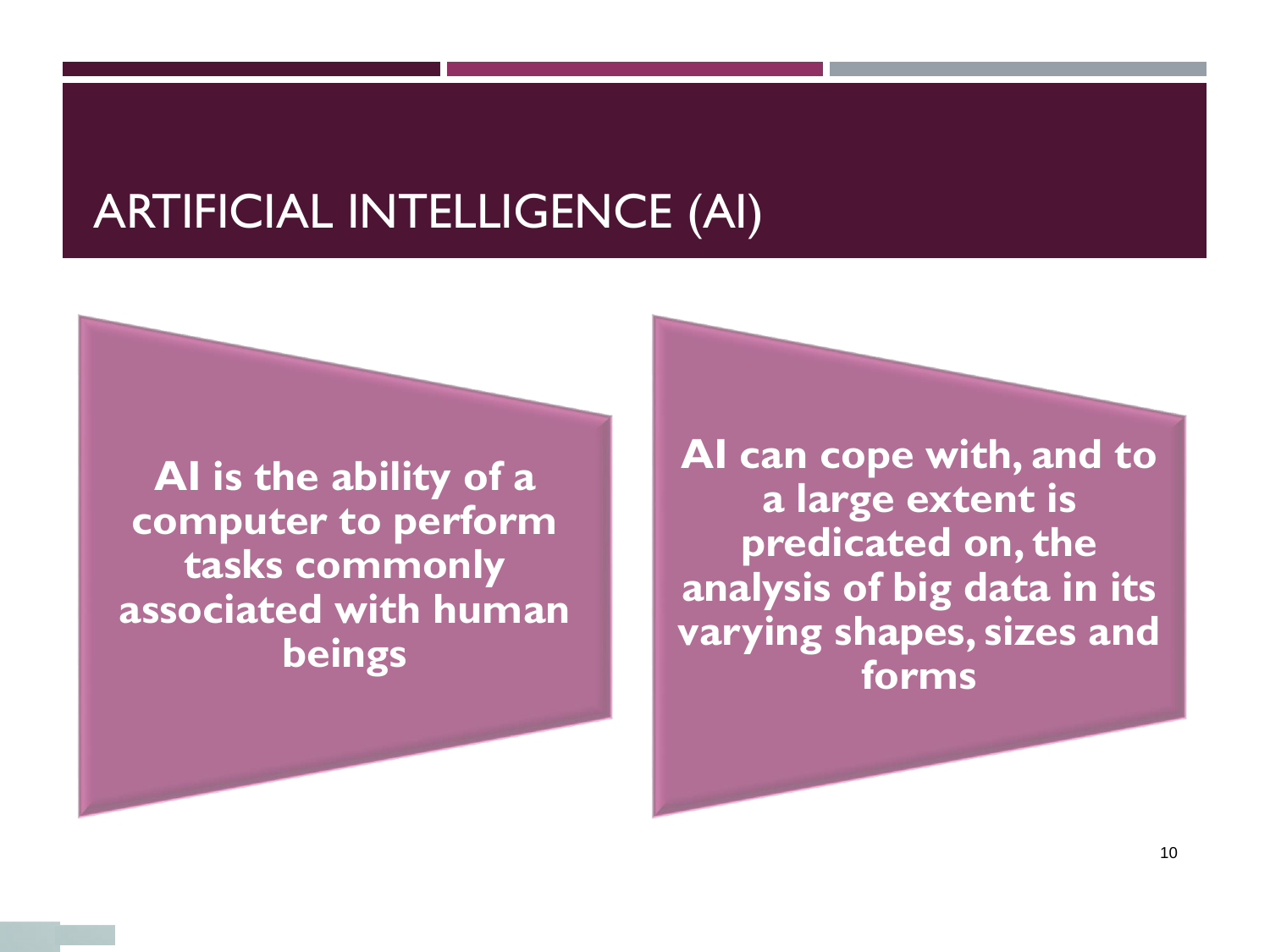## AI AND DATA PROTECTION CONCERNS

Processing of personal used for different purposes than those originally set.

Hard to obtain express consent and withdrawal of consent often create operational issues that may not be unmanageable.

Legitimate interest may also be critical, as it requires a difficult balance between the rights of the data subjects and the legitimate interests of the controller.

Issue of inferred becomes even more relevant as anonymous information may be transformed into personal data, including special categories of personal data.

AI providers "reluctantly" allow audit and controls on their AI systems due to the complexity.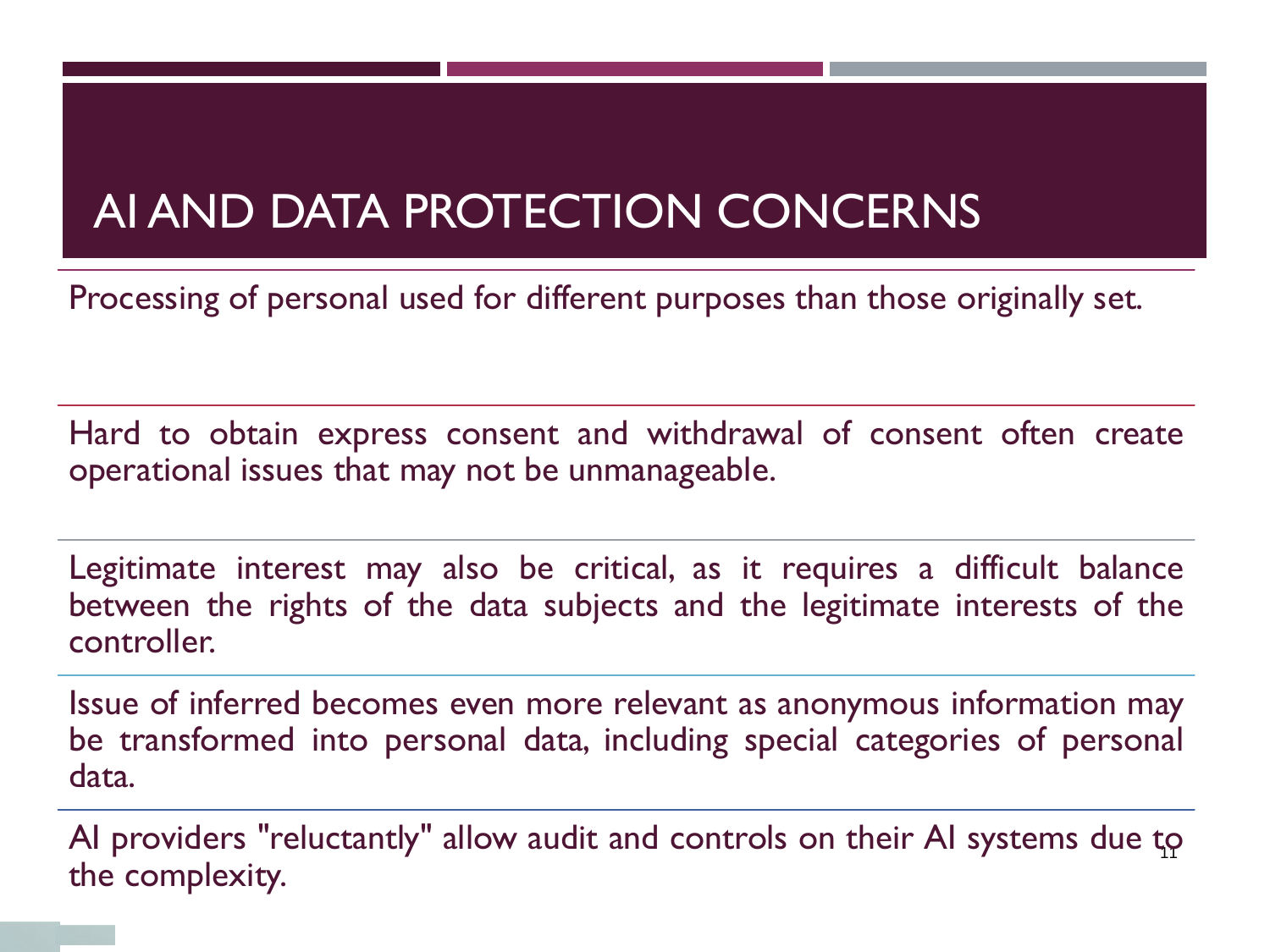## RECOMMENDATIONS FOR AI

**Privacy by Design**

**Right not to be subject to decisions merely based on automated decisions making**

**Data Protection Impact Assessment**

**Privacy Enhancing Technologies**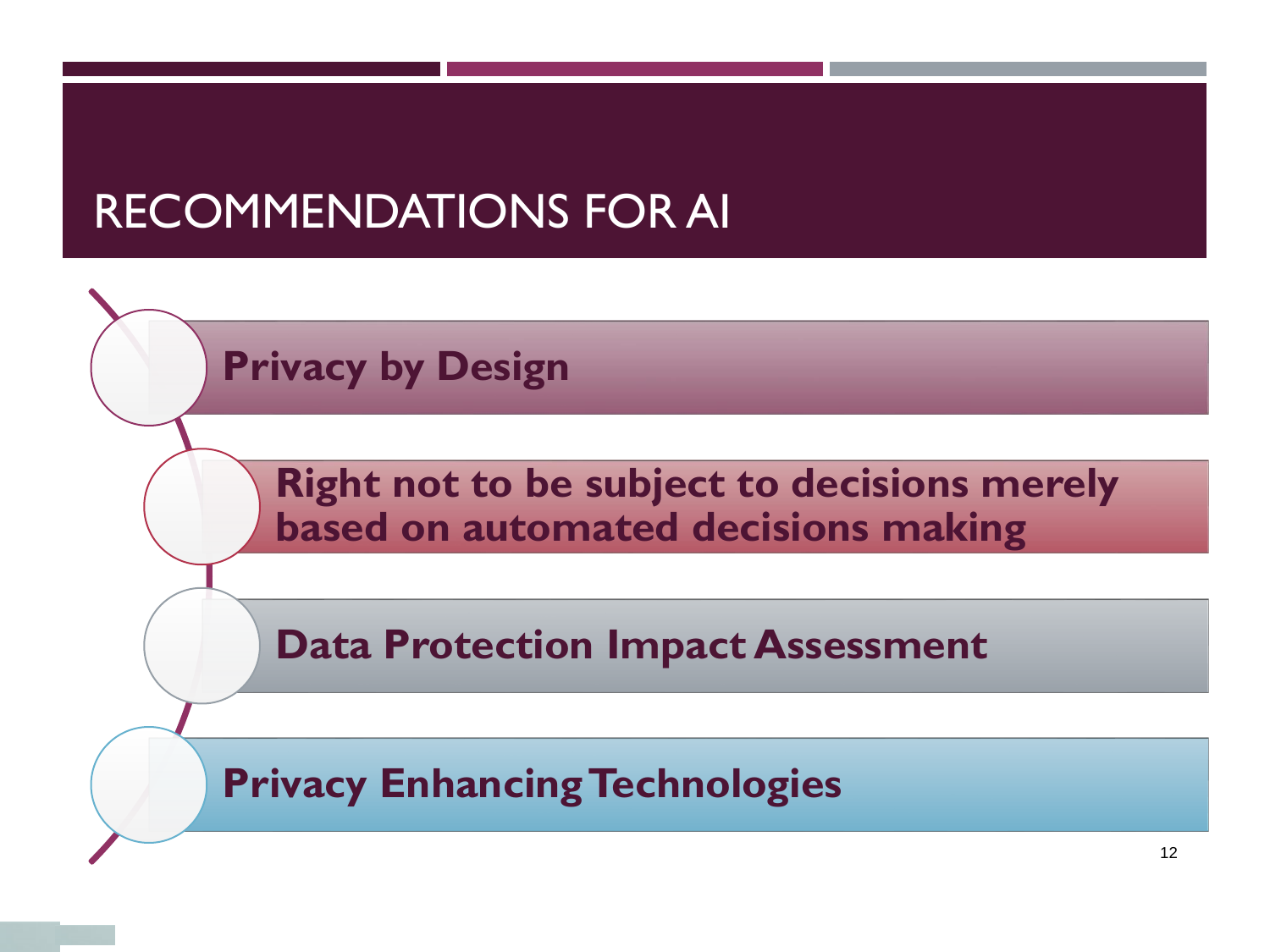#### **BLOCKCHAIN**

#### **Technical structure for the bitcoin**

**Shared, immutable ledger for recording the history of transactions**

**Applications in different fields**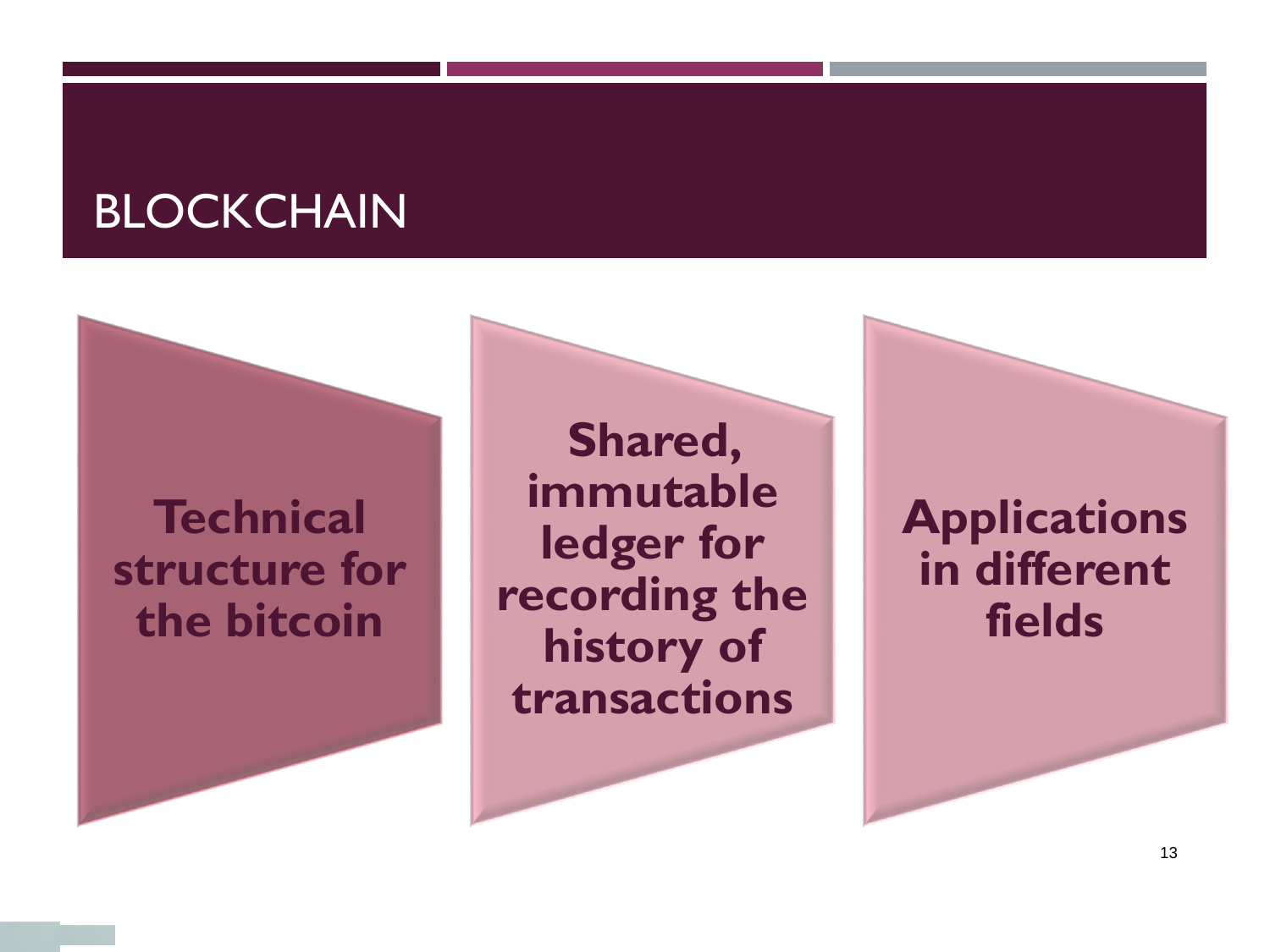## BLOCKCHAIN AND DATA PROTECTION **CONCERNS**

**"The risk is that if the owner of a key is revealed, linking could reveal other transactions that belonged to the same owner".** 

**Adequate protection from business perspective.**

**Addressing a compliance process with the law after design phase**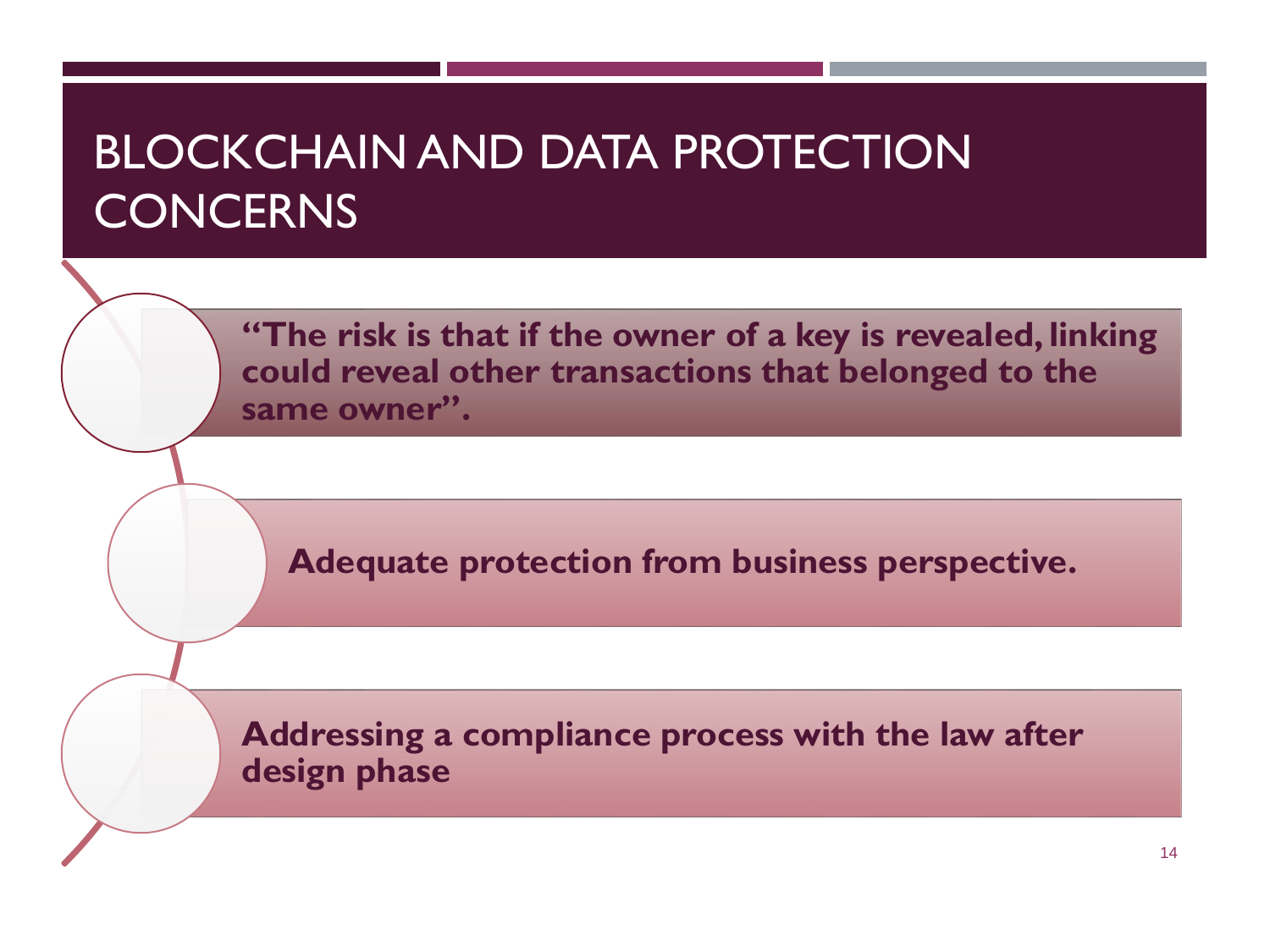### **CYBERSECURITY**

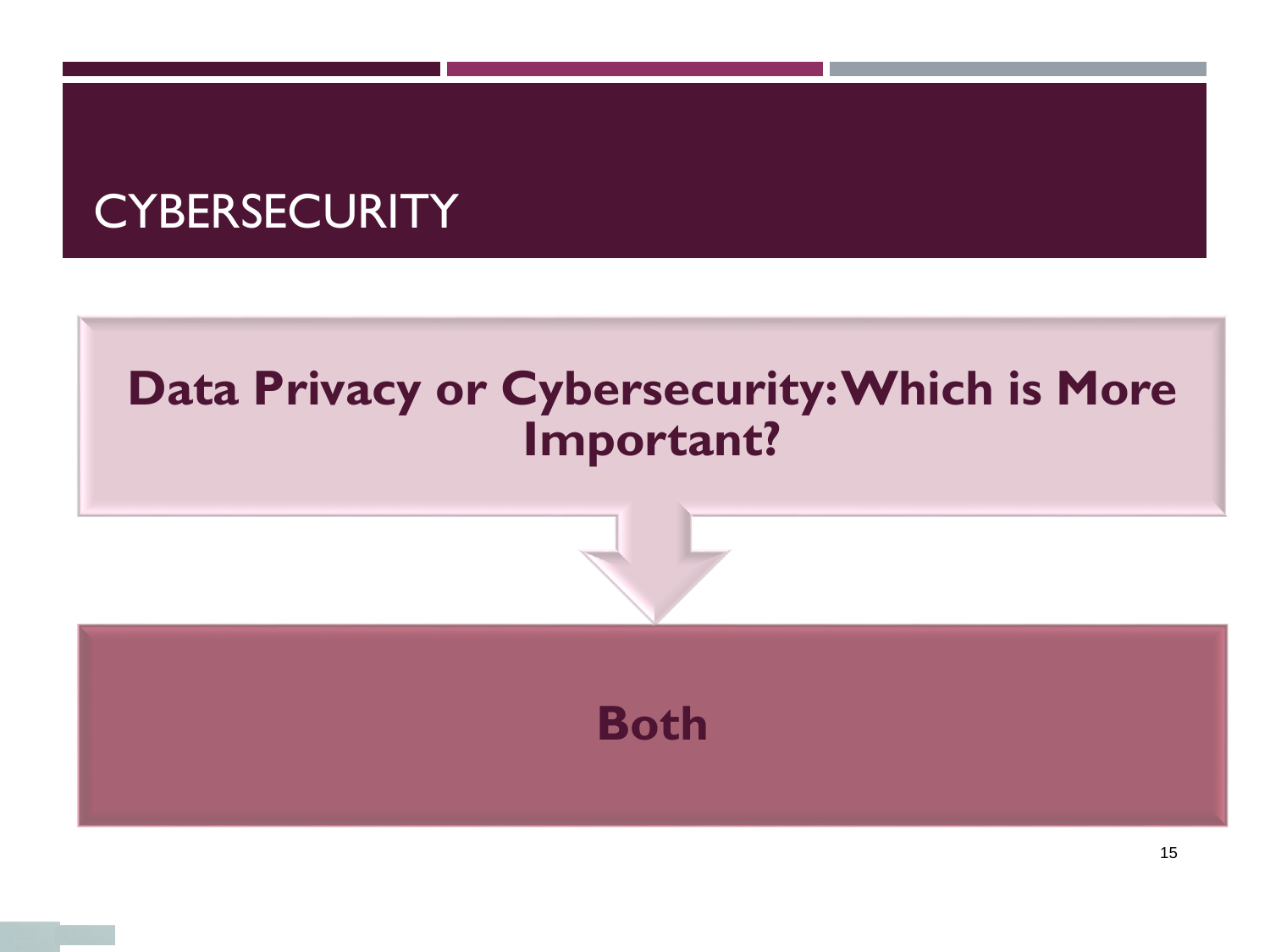## OVERLOOKED AREAS

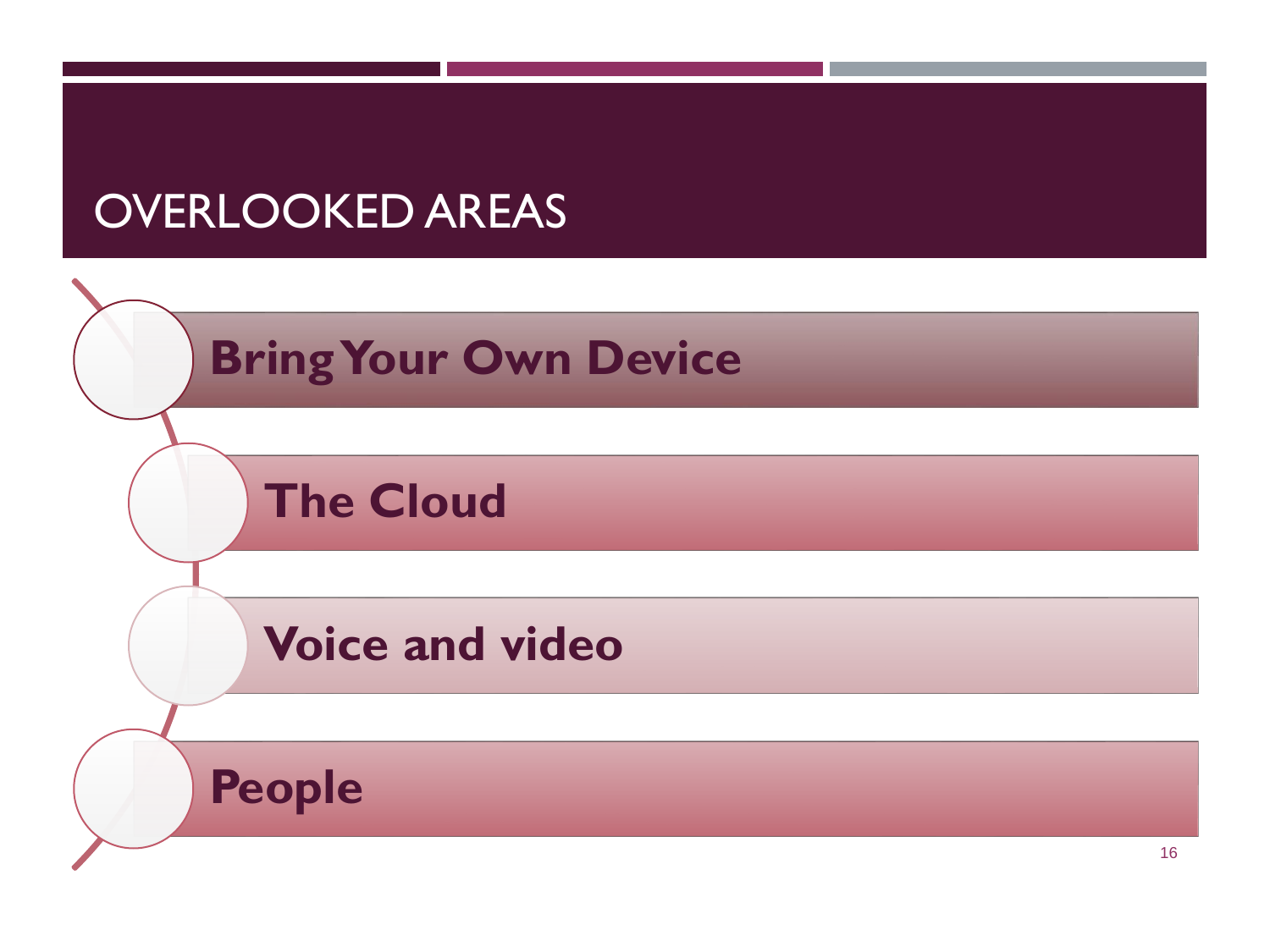## STEPS TO A GOOD DATA PROTECTION OR CYBERSECURITY PROGRAM

**Map out what data you have or intend to collect**

**Determine what laws apply to that data**

**Identify what security you have in place to protect it**

**Prepare a gap analysis of what needs to be addressed**

**Take steps to bridge those gaps**

**Test to ensure compliance**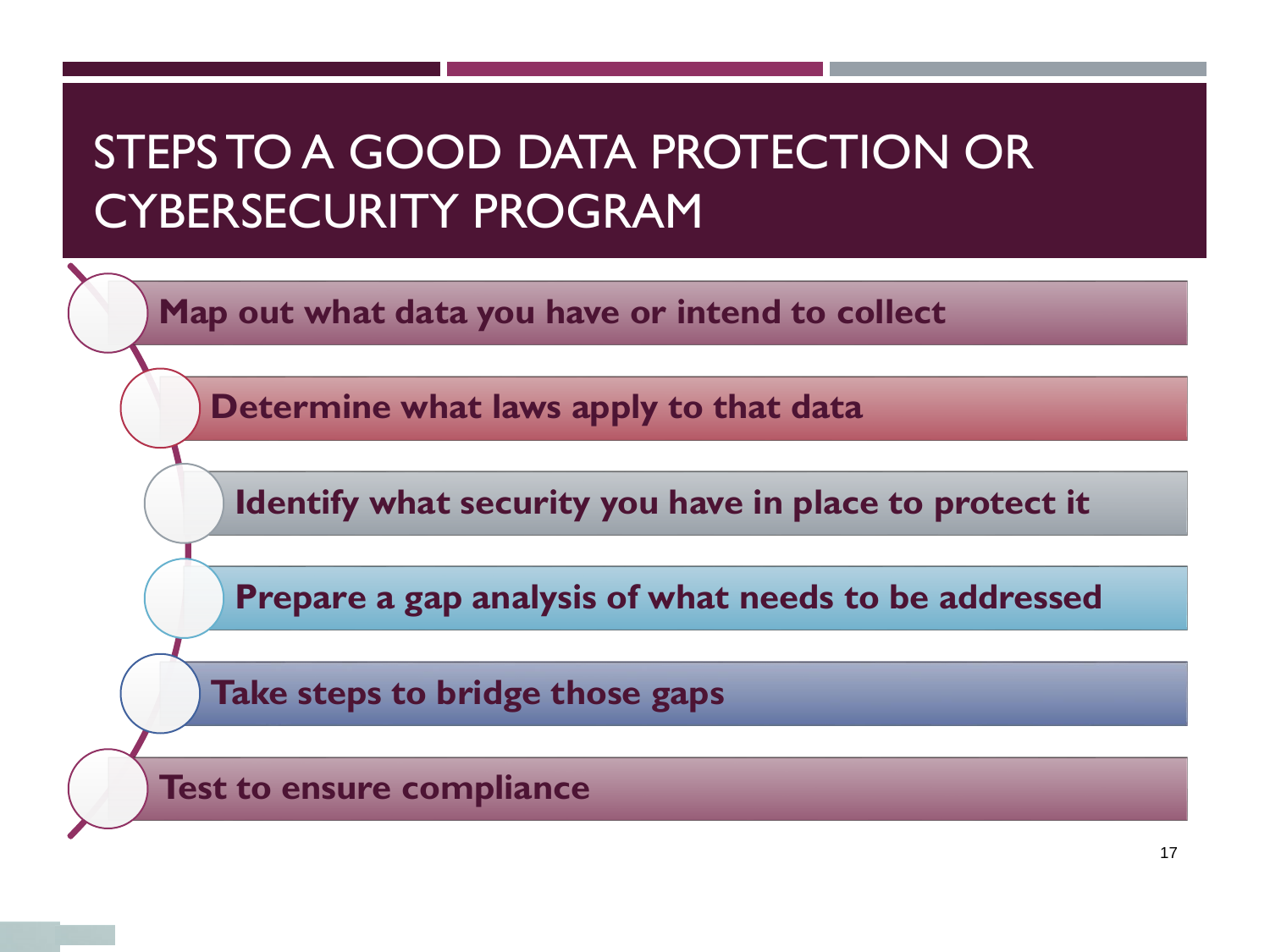### **CONCLUSION**

#### **Data privacy and cybersecurity are just two different sides of the same coin**

#### **Poor data privacy leads to poor cybersecurity and vice versa**